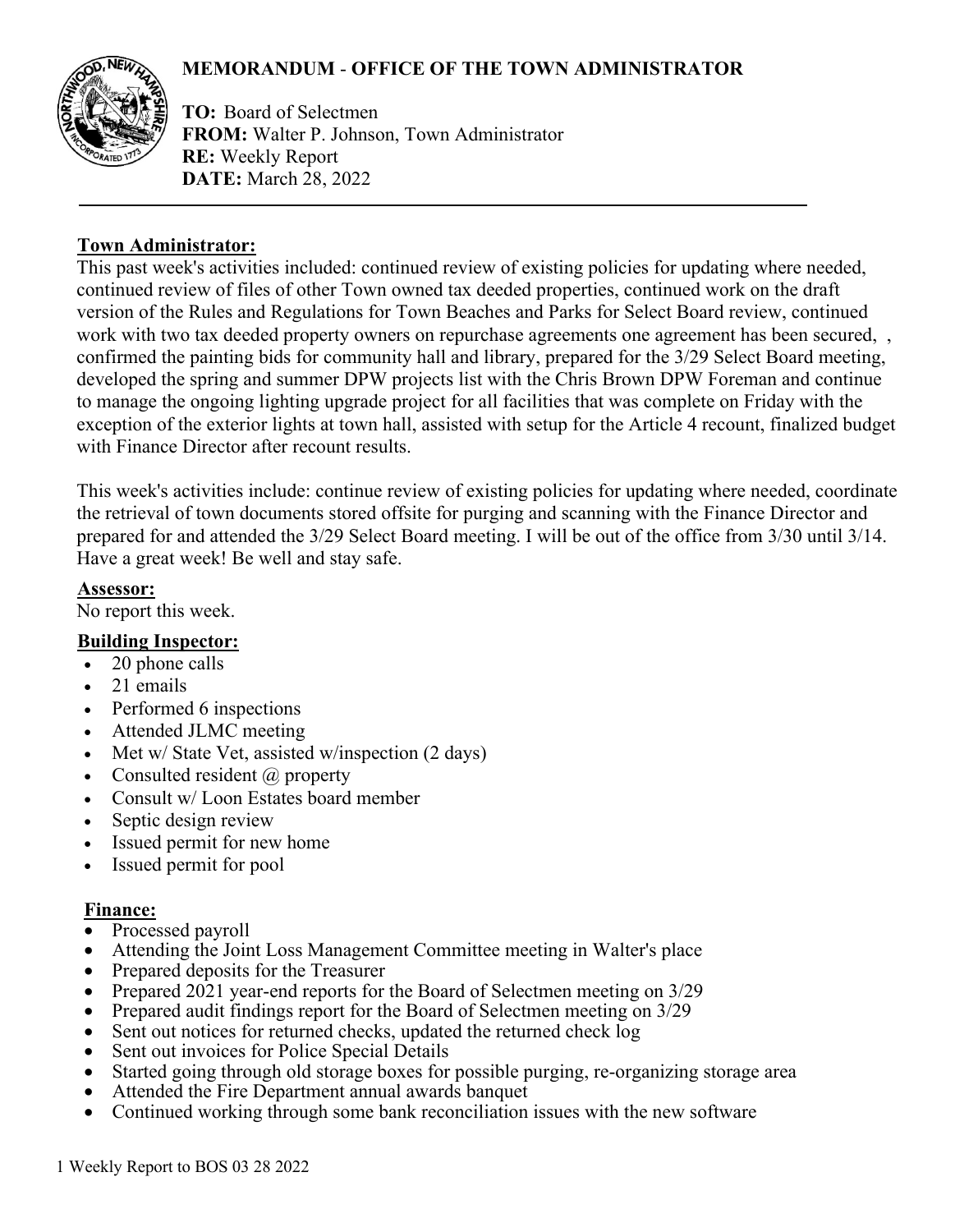# **Town Clerk/Tax Collector:**

No report this week.

#### **Department of Public Works:**

No report this week.

#### **Fire Rescue**:

- 1. We checked with Zoll Medical and they said our cardiac monitors should be delivered next week.
- 2. We held our annual awards banquet last Thursday at Johnson's Dairy Bar. Award Winners this year were as follows:
	- a. Firefighter of the year Kevin Bataran
	- b. Fire Officer of the Year Captain Adam Schaub
	- c. EMS Provider of the Year Joseph Lipshetz
	- d. Explorer of the Year Reagan Johnson
	- e. Chief's Award of /excellence Michael McGinn

Years of service awards were also presented. Our member served 150 years

Michael Corson 35 Years Greg LeBlanc 30 Years Chris Brown 20 Years Jeff Gibson 20 Years Naoko Kondrup 15 Years Taylor Ashford 15 Years Kevin Bataran 15 Years

Special thank you to Selectboard Chair Hal Kreider for his continued support.

3. No new information to report of the return of Ambulance 2.

#### **Police Department**:

No report this week.

**Weekly Report from Linda Smith, Land Use Specialist** No report this week.

**Library:**  No report this week.

**Recreation:** 

No report this week.